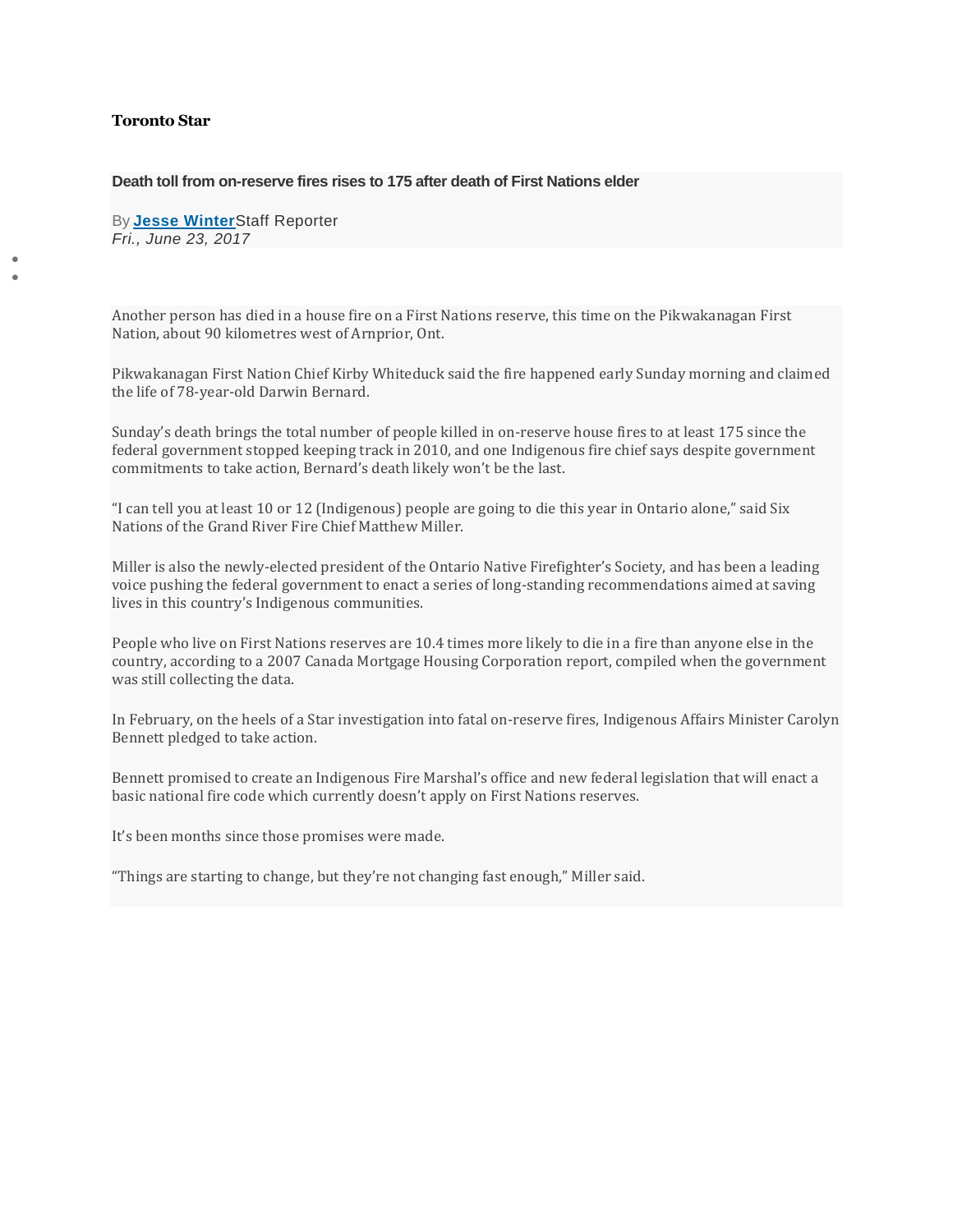

Fire fighters and Ontario Fire Marshall officials attend the scene of a house fire on Oneida Nation of the Thames, southwest of London, Ont., in December 2016. At least 175 Indigenous people have died in house fires since 2010. (DAVE CHIDLEY / THE CANADIAN PRESS) **You might be interested in**

**[Five die in northern Ontario First Nation house fire](https://www.thestar.com/news/canada/2019/05/02/five-die-in-northern-ontario-first-nation-house-fire.html?li_source=LI&li_medium=star_web_ymbii)**



•

•

•

**[Province stripping Tarion of builder-regulator role](https://www.thestar.com/news/investigations/2017/03/28/province-stripping-tarion-of-builder-regulator-role.html?li_source=LI&li_medium=star_web_ymbii)**

**[Barry and Honey Sherman's neighbours cite mysterious 911 call, visitor on day before billionaires](https://www.thestar.com/news/canada/2019/05/20/barry-and-honey-shermans-neighbours-cite-mysterious-911-call-visitor-on-day-before-billionaires-found-dead.html?li_source=LI&li_medium=star_web_ymbii)  [found dead](https://www.thestar.com/news/canada/2019/05/20/barry-and-honey-shermans-neighbours-cite-mysterious-911-call-visitor-on-day-before-billionaires-found-dead.html?li_source=LI&li_medium=star_web_ymbii)**

In particular, Miller wants to see more Indigenous and Northern Affairs Canada funding for his fire department to train other volunteer firefighters from remote and semi-remote communities.

His department did exactly that in April, graduating 10 volunteer firefighters from its state-of-the-art training facility in Ohsweken, Ont.

Indigenous Affairs provided \$195,000 to support the Ontario Native Firefighters Society's 30th annual conference and contest which took place in Thunder Bay this week.

Minister Bennett handed over the letter promising the funding herself, Miller said.